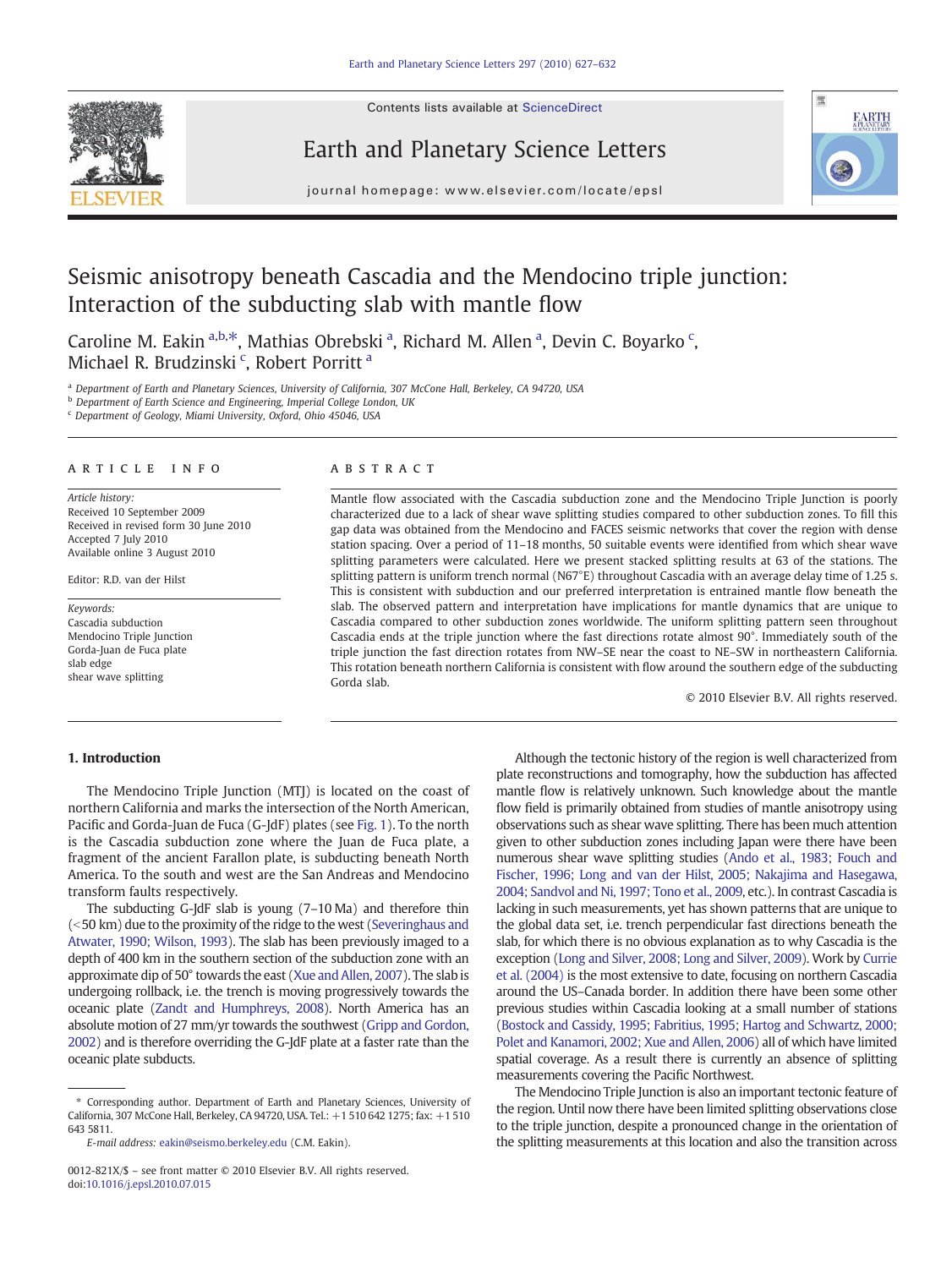

Fig. 1. Tectonic map for the study region including stacked shear wave splitting results. The blue (FACES experiment) and red (Mendocino experiment) arrows are orientated according to the fast direction calculated for that station, and their length is proportional to the delay time. The fast direction is uniform (average: N67°E) throughout much of Cascadia. However there is a marked contrast across the southern edge of the G-JdF slab (thick grey line). Light grey arrows represent the absolute plate motion [\(Gripp and Gordon, 2002](#page-5-0)). Thin black lines (motion vectors) have been drawn to emphasize the rotational movement of the G-JdF plate as determined from its absolute plate motion. White arrows show the subduction direction i.e. the relative plate motion between G-JdF plate and North American plate. Thick black lines are plate boundaries. The southern edge of the G-JdF slab was determined by mapping out the southern end of the high velocity slab anomaly imaged in the DNA09-P velocity model ([Obrebski et al., in press](#page-5-0)). Estimated depths of the top of the subducting slab are drawn as dashed purple lines.

the edge of the underlying G-JdF slab. Both of these factors are important to recent discussions in the literature of the large-scale circular splitting pattern (the 'Nevada swirl') observed across the western US [\(Zandt and](#page-5-0) [Humphreys, 2008; West et al., 2009](#page-5-0)).

Here we present shear wave splitting observations made using the data sets from two of Earthscope's Flexible Array deployments in the Pacific Northwest. The splitting observations are consistent with previous studies but provide a much higher density of measurements allowing us to better constrain possible mantle flow geometries.

#### 2. Shear wave splitting

<span id="page-1-0"></span>This study makes use of shear wave splitting which is based upon the principle that as a shear wave passes through an anisotropic material it is split into 2 perpendicular components polarized in a fast and slow direction. The two components have different velocities and accumulate a delay time (δt) between them as they travel through an anisotropic medium. SKS and SKKS phases are most often used in shear wave splitting studies. Such phases are polarized into a single direction (the radial plane) after traveling through the core as a P wave. The splitting measurements are thus simplified and any effect of source side anisotropy is removed.

The main source region of anisotropy is thought to be in the upper mantle [\(Gaherty and Jordan, 1995](#page-5-0)), specifically from the lattice preferred orientation (LPO) of olivine (the most abundant anisotropic mineral). The a-axis of Olivine has been shown to align parallel with the direction of strain ([Zhang and Karato, 1995](#page-5-0)). The fast direction can therefore be directly related to ongoing deformation and flow of the upper mantle. The lithosphere can also be a potential source of fossilized anisotropy but its effect is only relevant in regions where the lithosphere has a substantial thickness such as a continental craton ([Silver and Chan, 1991](#page-5-0)). In the western US the lithosphere is too weak and thin  $(-70 \text{ km})$  for this to be the case [\(Li et al., 2007\)](#page-5-0).

This study uses data from two seismic networks: the Mendocino experiment and FACES (Flexible Array Along Cascadia Experiment for Segmentation). The Mendocino experiment is a dense network of 74 seismic stations across Northern California with an average station spacing of 25 km (see [Fig. 1](#page-1-0) for station locations). The stations were installed in 2 main phases during July and October of 2007. FACES stations are all located in the forearc of the Cascadia subduction zone extending to the Mendocino network northwards along the coast of Oregon and Washington with an average spacing of 40 km. The 23 FACES stations were installed in November 2007 and most have real time telemetry using cellular phone modems. At the time of this study data was available over an 11 month period from October 2007 to September 2008 for Mendocino and for 18 months from November 2007 until July 2009 for FACES.

In total 50 suitable seismic events were identified, corresponding to over 1500 waveforms from which we analyzed the SKS and SKKS phases. A list of all the events used is given in Supplementary material. As with similar studies in the western US making use of temporary seismic networks (e.g. [Long et al., 2009\)](#page-5-0), the range of back azimuths is restricted, especially for Mendocino data where the available time period was shorter. The majority of events are located in one quadrant (210°–315°) and mostly originated in the Tonga and Indonesian subduction zones. Events of magnitude greater than 6.3 and in the epicentral distance range of 85° to 130° were selected. This prevented the SKS/SKKS arrivals from overlapping with any other shear wave phases, whilst ensuring that the arrivals still have enough energy [\(Silver and Chan, 1988\)](#page-5-0).

Shear wave splitting analysis was performed using the SplitLab package ([Wüstfeld et al., 2007](#page-5-0)). An example of a shear wave splitting calculation from SplitLab is given in Supplementary material. In each case a bandpass filter of 0.03 to 0.3 Hz was applied to reduce noise. Several time windows were tested to check the stability of the results and to choose the window that produced the best constrained values (i.e. with the narrowest error regions). The fast direction  $(\Phi)$  and delay time (δt) are determined via a grid search within SplitLab using two different methods: minimum energy of [Silver and Chan \(1988, 1991\)](#page-5-0) and rotation correlation of [Bowmann and Ando \(1987\).](#page-5-0) Calculating splitting parameters via two different methods is helpful when assessing the reliability of the result, but the final  $\Phi$  and  $\delta t$  presented in our results are that of the minimum energy method as it is more stable over a wider range of back azimuths ([Wüstfeld and Bokelmann, 2007\)](#page-5-0).

Each of the measurements for which a clear fast direction could be determined was classified as good, fair, or poor. During classification many different factors were taken into account. These include subjective measures such as whether the SKS phase displays a similar shape in the estimated fast and slow directions, whether the corrected SKS phase shows very little energy on the transverse component, and whether the originally elliptically polarized SKS waves have a linear polarization in the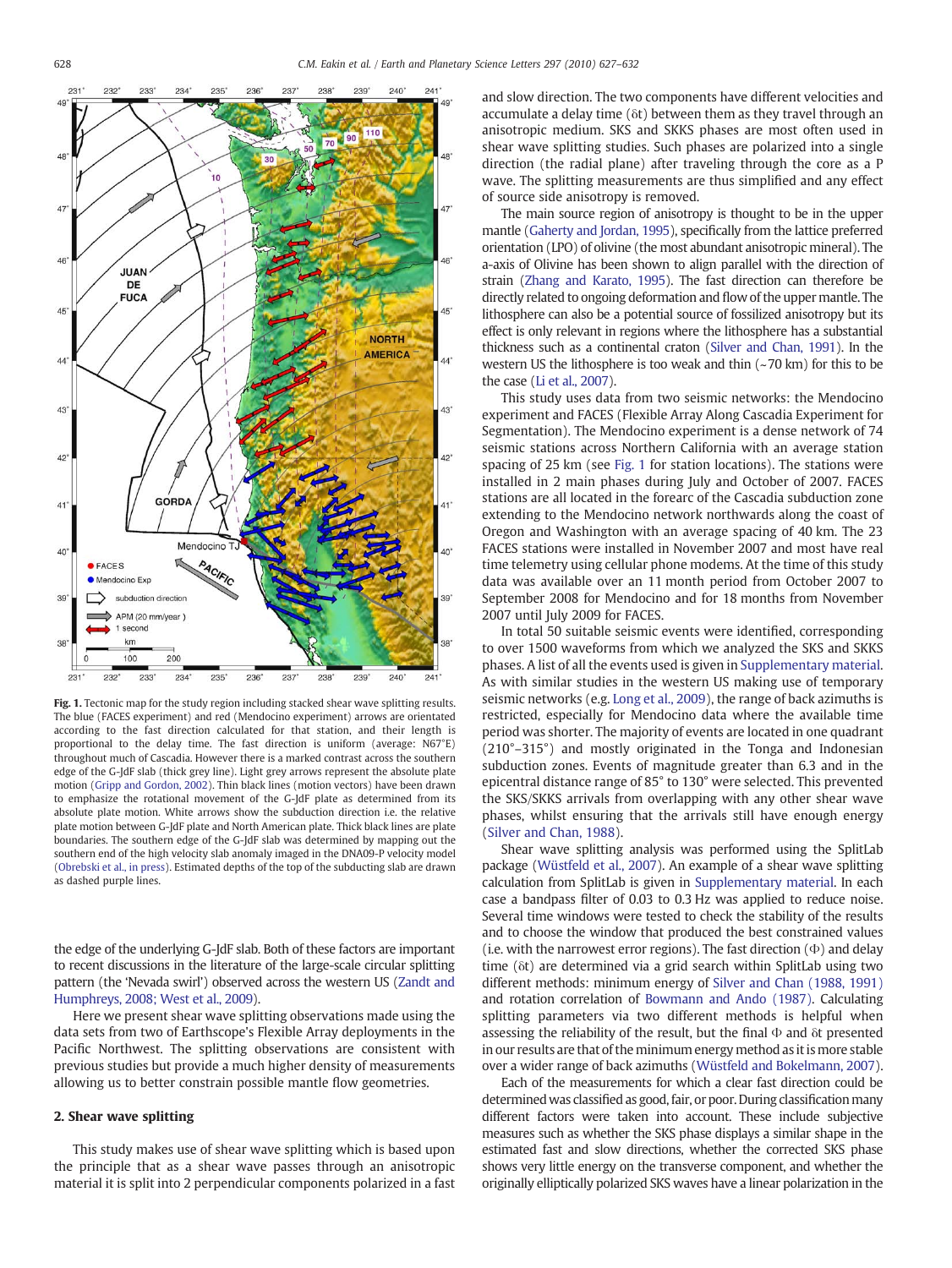back azimuth direction after correction (e.g. [Barruol et al., 1997](#page-5-0)). Classification is also dependent on quantitative measures. The signal to noise ratio of the uncorrected transverse component was required to be greater than five and errors of less than 1 s for δt and 22.5° for Φ at the 95% confidence level were necessary [\(Xue and Allen, 2006](#page-5-0)). Finally, an agreement in the splitting parameters derived using the two approaches was preferred, i.e. the difference in fast direction should be less than 22.5° and the ratio of delay times should be greater than 0.7 ([Wüstfeld and](#page-5-0) [Bokelmann, 2007\)](#page-5-0). When all these criteria were satisfied the split was rated as 'good', when many were satisfied it was rated as 'fair'. A 'poor' classification was given where the seismograms were noisier than usual  $(SNR_T<10)$  or SKS energy was lower. On their own poor measurements cannot be relied upon but can complement the data set when they are consistent with better quality observations at the same or nearby stations. Finally the average splitting parameters for each station were determined by stacking all the error matrices that resulted from a grid search for the best estimates of Φ and δt for each SKS/SKKS observation, and taking the global minimum.

#### 3. Results

Out of over 1500 waveforms analyzed a total of 218 splitting measurements were made on SKS and SKKS phases (a complete list is given in Supplementary material). Stacked results were possible at 63 stations and are shown in [Fig. 1.](#page-1-0) The splitting pattern is highly uniform throughout the length of Cascadia  $(-1000 \text{ km})$  and also east-west across the subduction zone from the forearc into the backarc arc as seen from the results of the Mendocino network in northern California north of the MTJ. The mean fast direction over the subduction zone is N67°E with a standard deviation of 12°. [Currie et al. \(2004\)](#page-5-0) obtained a very similar fast direction of N70°E in northern Cascadia. This direction is normal to the trench and is comparable to the absolute motion of North American plate (N72°E), absolute motion of the G-JdF plate (as shown by motion vectors on [Fig. 1\)](#page-1-0), and also the subduction direction (~N60°E) i.e. G-JdF relative to North America [\(Gripp and](#page-5-0) [Gordon, 2002\)](#page-5-0). The average delay time is 1.25 s. The splitting times in Oregon, especially in the southern half, are larger (average: 1.57 s) compared to further north in Washington and to the south in northern California (both around 1.1 s).

On the west coast at the latitude of the MTJ, the observed fast direction dramatically rotates. Fast directions to the south of the MTJ are almost perpendicular to those to the north. The distance separating stations ME35 and ME39 at which the change-over is observed is less than 40 km. The mean splitting direction for stations south of the MTJ is N71°W (standard deviation 12°) with an average splitting time of 1.48 s (0.3 s larger than the rest of the Mendocino network in northern California). There is also a gradual rotation from the NW–SE orientation immediately south of the triple junction back to a NE–SW orientation at stations to the east across the southern half of the Mendocino network [\(Fig. 1](#page-1-0)).

<span id="page-2-0"></span>[Fig. 2](#page-2-0) shows our results, previous splitting observations in the region, and tomographically imaged upper mantle velocities. The splitting measurements encompass all published results to date for the region [\(Wang et al., 2008; Zandt and Humphreys, 2008; Long et al.,](#page-5-0) [2009; West et al., 2009](#page-5-0) and references therein). The tomography image is a vertical average of the velocity anomaly from the DNA09 Pwave model ([Obrebski et al, in press](#page-5-0); <http://dna.berkeley.edu>) calculated over the depth range 100–400 km, the same depth range over which we might expect an anisotropic mantle ([Hartog and](#page-5-0) [Schwartz, 2000; Long and van der Hilst, 2005](#page-5-0)). It is worth noting that there is little change to the average velocity anomaly when we average from 100 km to only 200 or 300 km depth. The slab is represented by the north–south high velocity anomaly adjacent to the trench at a longitude of 239°. The rotation of the splits from a NW–SE orientation immediately south of the triple junction to a NE–SW orientation



Fig. 2. Regional splitting pattern overlain on the vertically averaged upper mantle velocity anomaly. Our splitting results are shown in black and those of previous studies are in grey [\(Wang et al., 2008; Zandt and Humphreys, 2008; Long et al., 2009; West et al., 2009](#page-5-0) and references therein). The splitting pattern is shown to be uniform trench-normal throughout Cascadia. The velocity anomaly shown is a vertical average of the velocity anomaly from the DNA09 P-wave model over the 100–400 km depth range ([Obrebski et](#page-5-0) [al., in press;](#page-5-0) <http://dna.berkeley.edu>). The slab is imaged as the north–south high velocity feature. The splitting measurements rotate around the southern end of the slab. Curved black lines on the G-JdF plate represent the direction of its absolute plate motion.

further to the east corresponds to the low velocity region that wraps around the southern end of the slab.

Our results are consistent with those of previous studies in the wider region ([Fig. 2\)](#page-2-0). To the north and east the splitting remains subparallel to the subduction of the G-JdF plate. The rotation of the fast direction immediately south of the slab extends further south throughout the low velocity anomaly of the "slab gap" window in central California. Our study provides improved detail of the regional splitting pattern along Cascadia and especially in Northern California, where there is a rapid switch in fast direction near the triple junction. In [Fig. 3](#page-3-0) the same tomography image is compared to the delay time of each of the splitting measurements as represented by the size of the circle. We focus on the area over which we have dense measurements. It is notable that there is a correlation between the amplitude of the delay time and the location of high and low velocity anomalies. The splitting delays are lower (small circles) over the strong high velocity (blue) slab signal and similar in magnitude to those over the high velocity feature in central Nevada. In the low velocity regions (orange) surrounding the slab larger delay times (larger circles) are observed.

#### 4. Sources of anisotropy and mantle flow

Determining the primary source of anisotropy can be difficult, especially in subduction zones where there are four distinct possible source regions: the overlying continental lithosphere, the mantle wedge, the slab itself and the sub-slab mantle. The range of back azimuthal coverage available is restricted due to the temporary nature of the network deployments. Therefore we cannot make a reliable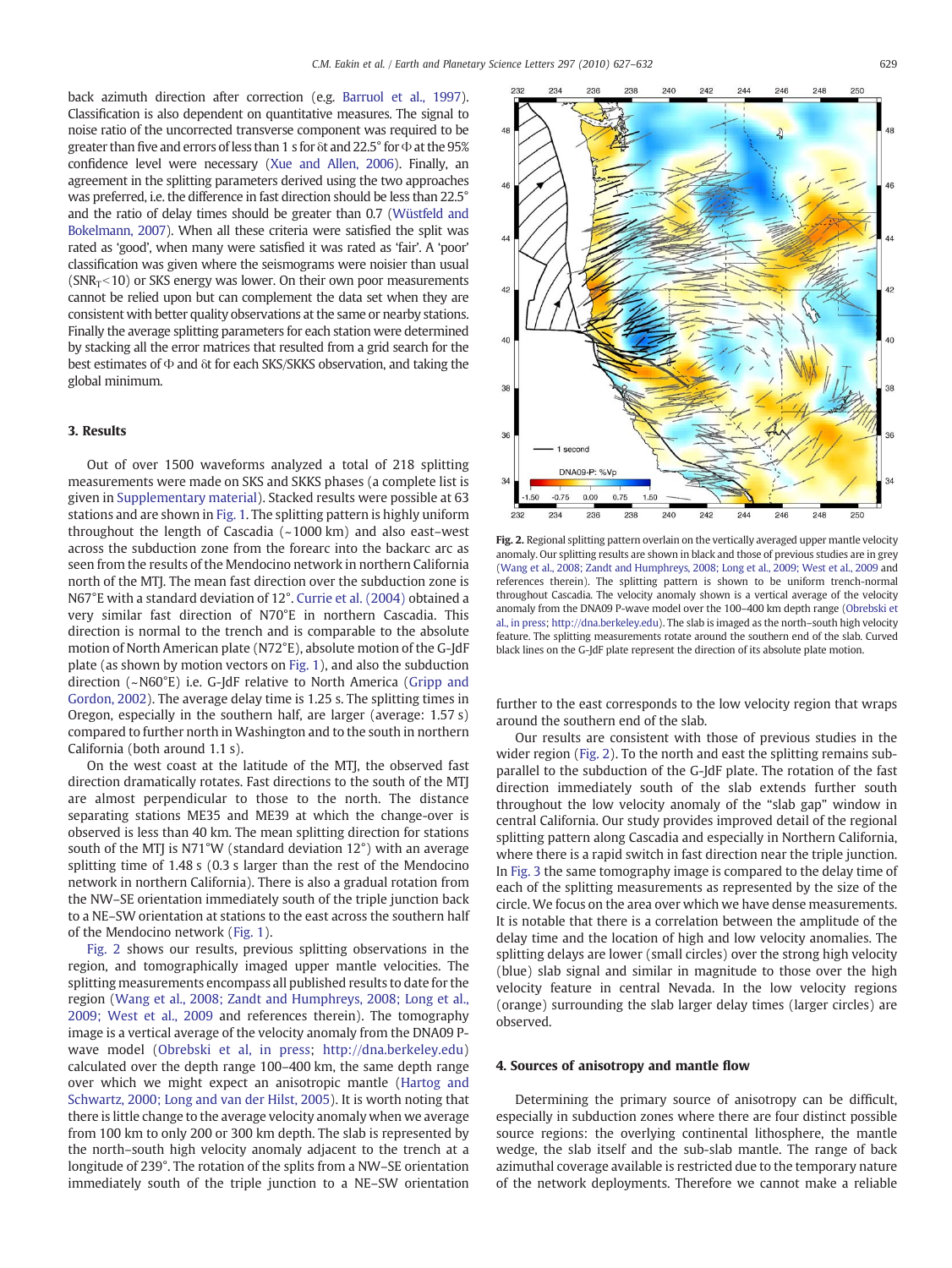

Fig. 3. Spatial variation of delay time. Splitting measurements are plotted as black circles with radius proportional to the observed delay time at that station. The velocity anomaly image is the same as [Fig. 2.](#page-2-0) Smaller delay times are generally seen over high velocity anomalies (blue) and larger delay times over low velocity areas (orange).

assessment of any fast direction variations with back azimuth, if they should exist, which would allow for investigation of layered anisotropy and dipping axes. We can say that the fast direction remained constant for the reasonable range of back azimuths that were contained in the event catalog, especially for the FACES stations for which we had data over a longer time period (see rose diagrams in Supplementary material).

The previous study of northern Cascadia by [Currie et al. \(2004\)](#page-5-0) was able to characterize 2 layers of anisotropy over the North American craton (a combination of anisotropy from the thick continental lithosphere and from the mantle below) but did not find any back azimuthal variation over the Cascadia subduction zone. The shallow dip of the slab in this region  $(< 30^{\circ}$ ), and therefore also any anisotropy, was not expected to cause a significant variation in the splitting parameters. The study of southern Cascadia by [Hartog and Schwartz](#page-5-0) [\(2000\)](#page-5-0) did find an azimuthal variation, which they modeled as anisotropy dipping  $\sim$  50 $^{\circ}$  towards the northeast, consistent with subduction in the region. The uniformity of the splitting observations between our closely spaced stations and over a wide geographic area, the entire length and breadth of Cascadia, suggests simple anisotropy i.e. a single layer. Multiple layers could also be present if the splitting direction is the same for both. For example it is quite possible that both the slab and sub-slab mantle could have the same alignment, if the underlying mantle flow is driven by nearby subduction and its orientation is 'frozen in' to the base of the newly forming G-JdF lithosphere at the ridge. In this section we consider the arguments for and against each of the possible source regions in Cascadia.

<span id="page-3-0"></span>Given the size of the observed delay times (average  $>1$  s) it is highly unlikely that the primary source could be from the continental lithosphere. Previous shear wave splitting studies suggest that contributions from continents are often small and insignificant compared to the mantle [\(Özalaybey and Savage, 1995; Silver, 1996;](#page-5-0) [Currie et al., 2004\)](#page-5-0). In addition the lithosphere of the western US is known for being thin ([Li et al., 2007](#page-5-0)). Neither is the fast direction aligned with the tectonic fabric of the lithosphere nor any crustal features. We therefore expect the splitting contribution from the continental lithosphere to be negligible compared to mantle sources, in accordance with other studies of the western US (e.g. [Silver and](#page-5-0) [Holt, 2002\)](#page-5-0).

Anisotropy of the mantle wedge is usually determined by analyzing local S waves from the subduction zone. This has not been possible for Cascadia due to the abnormal lack of seismicity in this region. It is possible that stations located in the backarc, i.e. easterly Mendocino stations, where the wedge thickness is in the order of 100–150 km [\(Obrebski et al., in press](#page-5-0)) could have a primary contribution from this region, and the average delay time is of an appropriate magnitude  $(-1.2 \text{ s})$ . The fast direction is consistent with the G-JdF to North America relative plate motion and also the absolute motion of the North American plate as would be expected for shearing of the mantle wedge and corner flow. However for the Mendocino and FACES stations located along the west coast there is zero wedge thickness, so there cannot be any contribution from the wedge. The splitting pattern is uniform over the forearc and backarc [\(Fig. 2](#page-2-0)) suggesting that the primary source region is the same for both. We do not observe an increase in delay time from west to east ([Fig. 3\)](#page-3-0) as might also be expected due to an increasing wedge thickness if anisotropy from the wedge was providing a large contribution to the splitting signal. At some point to the east there must be a complete transition to the continental-side mantle as we move past the subduction zone. This may occur around the California–Nevada boundary where the wedge is approaching several hundred kilometer thickness [\(Obrebski et al., in press\)](#page-5-0), which constitutes the generally accepted lower boundary of anisotropic material and where we do observe a change in the fast direction from uniform NE–SW consistent with subduction to a more E–W orientation in the east.

The subducting G-JdF plate is young (7–10 Ma at the trench) [\(Severinghaus and Atwater, 1990; Wilson, 1993\)](#page-5-0) and based on this age the lithosphere is expected to be less than 50 km thick [\(Fowler,](#page-5-0) [1990\)](#page-5-0). Based on tomography the slab has an approximate dip of 50° [\(Roth et al., 2008; Obrebski et al., in press](#page-5-0)). By taking into account the thickness, dip of the slab, and inclination of incoming SKS and SKKS waves ( $<$ 10 $\degree$  from the vertical), the predicted path length through the dipping slab is 80 km $\pm$  15 km. This equates to an approximate delay time of 0.7 s $\pm$ 0.1 s ([Silver and Chan, 1988\)](#page-5-0) assuming 4% anisotropy [\(Christensen and Lundquist, 1982](#page-5-0)) and an S-wave velocity of 4.6 km/s [\(Grand and Helmberger, 1984](#page-5-0)). It therefore seems unlikely that all of the splitting delay is generated within the slab given the size of the delay times observed, although we cannot rule out a contribution from the slab.

In addition, the fast direction shows no correlation with the spreading direction or orientation of the ridge as is expected for fossil anisotropy of an oceanic plate ([Peyton et al., 2001\)](#page-5-0). Recently there have been studies relating the splitting patterns of global subduction zones to hydrated faults within the subducting plate [\(Faccenda et al.,](#page-5-0) [2008; Healy et al., 2009](#page-5-0)). Although the deformation of the Juan de Fuca and Gorda plates has produced some NE–SW trending left lateral faults ([Wilson, 1988, 1989; Chaytor et al., 2009](#page-5-0)) that are sub-parallel to the observed fast direction, the main anisotropic source for Cascadia is not expected to come from an internal deformation of the slab. This is because the G-JdF slab is young and thin restricting slab hydration to shallow depths and limiting the thickness of the anisotropic layer ([Faccenda et al., 2008](#page-5-0)).

By process of elimination we are left with the sub-slab mantle as the most likely source region of anisotropy. It is the only region that is large enough  $(>200 \text{ km})$  to produce up to 2 s delay time [\(Silver and](#page-5-0) [Chan, 1988\)](#page-5-0) as observed on the west coast of Oregon and is also capable of producing the consistent splitting orientation throughout the subduction zone. As the fast direction is parallel to subduction of the G-JdF plate this is consistent with entrained mantle flow beneath the slab being the source of the anisotropy. This interpretation is also consistent with that of previous shear wave splitting studies in the region ([Hartog and Schwartz, 2000; Currie et al., 2004](#page-5-0)). Alternatively the mantle beneath the slab could be flowing in the opposite direction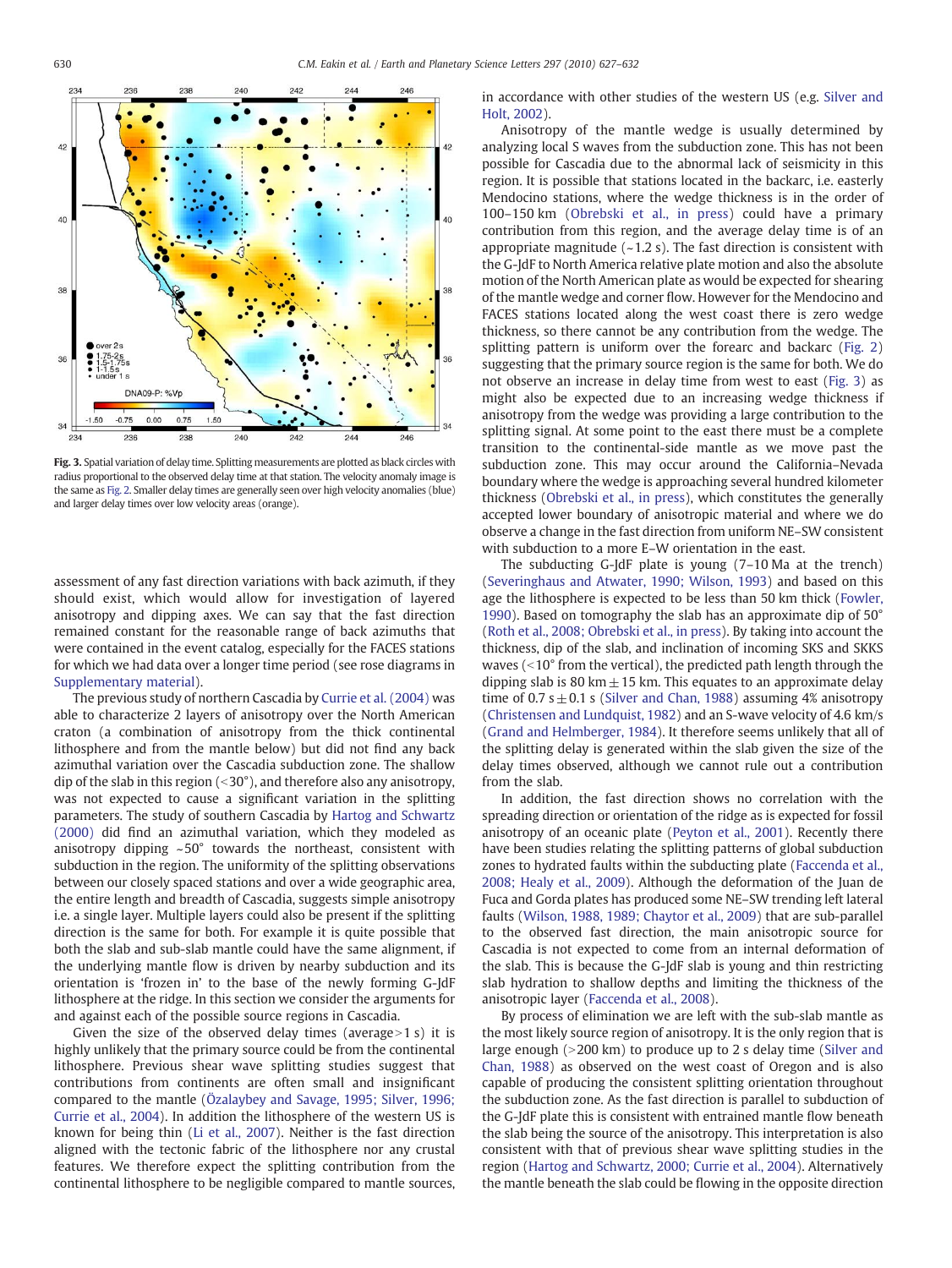induced by the rollback of the Gorda slab. Laboratory and numerical models of a slab rollback predict a toroidal flow pattern ([Kincaid and](#page-5-0) Griffi[ths, 2003; Funiciello et al., 2006; Piromallo et al., 2006](#page-5-0)). As the trench retreats mantle material from below is forced oceanward and then around the edge of the slab into the mantle wedge which is under lower pressure.

Immediately south of the MTJ there is a dramatic change in the splitting direction from NE–SW along Cascadia to NW–SE south of the MTJ. In addition there is a gradual rotation of the splitting observation south of the MTJ from west to east. The splits rotate from NW–SE at the coast to NE–SW beneath northeastern California [\(Fig. 1](#page-1-0)). [Fig. 2](#page-2-0) shows the relationship between this splitting rotation and the southern edge of the Gorda slab suggesting that the anisotropy is due to flow around the southern edge of the slab. [Peyton et al. \(2001\)](#page-5-0) provide another documented case in Kamchatka of flow around a slab edge as determined from shear wave splitting. They too observed a dramatic change in fast direction over a short distance. However the relative orientation of splitting is reversed as the fast direction is trench-parallel over the subducting plate in Kamchatka, whereas it is trench-normal in Cascadia.

Overall we consider the observed pattern of anisotropy to be best explained by entrained mantle flow due to the consistency with the subduction direction. This entrained mantle flow then appears to be modified by and diverted around the southern edge of the Gorda slab instead following a purely toroidal flow pattern. Our preferred interpretation is illustrated in [Fig. 4](#page-4-0). In this case the anisotropy is thought to have a dipping axis. In order to confirm the presence of dipping anisotropy a wide range of back azimuths is required and is therefore impossible to investigate with temporary seismic networks such as ours. Previous studies utilizing data from permanent stations in the Pacific Northwest have however been able to perform such analyses, the results of which also led them to infer entrained mantle flow as mentioned previously ([Hartog and Schwartz, 2000; Currie et al., 2004](#page-5-0)). Even with permanent stations detailed forward modeling is required and constraining dip remains extremely difficult and non-unique [\(Chevrot and van der Hilst, 2003\)](#page-5-0). Significant variations in splitting parameters with back azimuth only occur when the dip is more than 30° [\(Savage, 1999; Chevrot, 2000\)](#page-5-0). Even then the fast direction observed will remain parallel or sub-parallel to the orientation of the fast axis and only the delay time will vary greatly [\(Savage, 1999; Marson-Pidgeon](#page-5-0) [and Savage, 2004](#page-5-0)). A good match to the delay time can always be found by simply changing the path length [\(Hartog and Schwartz, 2000\)](#page-5-0). As we do not know the thickness of the anisotropic layer it is therefore very difficult to constrain the dip.

Even though [Hartog and Schwartz \(2000\)](#page-5-0) achieved an improvement in fit when allowing for dipping axes and the subsequent results were very much consistent with subduction in Cascadia their uncertainty in dip remains in the order of 30° or more. We therefore refrain from making assertions on the precise dip of anisotropy but we can say that for a fast axis with the same orientation as the inclined slab we would expect fast



<span id="page-4-0"></span>Fig. 4. Schematic diagram of inferred mantle flow in the Cascadia subduction zone. Subslab mantle is entrained beneath the slab generating subduction-parallel, trenchnormal fast splitting observations. Flow around the southern end of the slab generates the rotation of fast directions in the region of the MTJ.

directions similar to what we observe i.e. predominantly trench-normal [\(Russo and Silver, 1994\)](#page-5-0).

Previously, flow around a slab has been inferred to account for trenchparallel splitting, as the mantle tries to move around a slab that is undergoing rollback ([Russo and Silver, 1994; Peyton et al., 2001; Anderson](#page-5-0) [et al., 2004\)](#page-5-0). This study has produced evidence for flow around the slab edge but without trench-parallel flow beneath the subducting plate. This is unique to Cascadia where the effect of rollback on the mantle flow field only appears to be at the slab edge.

A barrier to mantle flow at depth is often inferred to explain trenchparallel flow beneath slabs in subduction zones ([Russo and Silver, 1994;](#page-5-0) [Long and Silver, 2009](#page-5-0)). Either such a barrier is not present in Cascadia implying the possibility of entrainment of mantle material through the transition zone along with the sinking slab, or the base of the slab is shallow, potentially due to a tear in the slab from interaction with the Yellowstone plume [\(Xue and Allen, 2007; Obrebski et al., in press](#page-5-0)) allowing for return flow underneath the bottom of the slab. Laboratory models of rollback during subduction have predicted the possibility of such return flow [\(Kincaid and Grif](#page-5-0)fiths, 2003). The latest tomography models show the G-JdF slab to be especially shallow beneath Oregon, only extending to 300 km depth [\(Obrebski et al., in press\)](#page-5-0). As such the slab isn't long enough to provide a substantial barrier to mantle flow. Instead it would be possible for the mantle to migrate eastward beneath the plate margin. A hole in the slab could therefore explain why Cascadia is the only subduction zone to display consistently trench-normal splitting in the sub-slab mantle.

[Fig. 2](#page-2-0) shows the regional pattern of splitting for the entire western US. The large-scale circular pattern centered upon Nevada (the "Nevada swirl") was first identified by [Savage and Sheehan \(2000\)](#page-5-0) and was later modeled as toroidal flow around the G-JdF slab ([Zandt](#page-5-0) [and Humphreys, 2008\)](#page-5-0). More recently [West et al. \(2009\)](#page-5-0) have interpreted a high velocity anomaly beneath central Nevada (see [Fig. 2\)](#page-2-0) as a lithospheric drip that could also explain the same circular pattern of splits. In our study of the splitting observations in northern California we interpret the anisotropy as indicative of flow around the southern edge of the Gorda slab but on a smaller scale than previously proposed by [Zandt and Humphreys \(2008\)](#page-5-0). From the regional splitting pattern in [Fig. 2](#page-2-0) we can see that the slab-edge rotation continues throughout central California but is directed towards the center of the Nevada high velocity anomaly, i.e. the center of the "Nevada swirl." The improved level of detail provided by our results to the regional splitting pattern, especially in northern California, therefore gives better geographical constraints on these previously proposed flow geometries. We are now able to distinguish that flow around the slab edge is a separate feature from anisotropy associated with the Nevada anomaly.

#### 5. Conclusion

Immediately south of the MTJ, shear wave splitting observations are observed to rotate from NW–SE at the coast to NE–SW beneath northeastern California. This rotation of the seismic anisotropy fast directions is aligned with the southern edge of the G-JdF plate as imaged tomographically and is therefore strongly indicative of flow around the edge of the slab. This appears to be distinct from and possibly separate to the larger-scale circular pattern of anisotropy centered on a high velocity anomaly beneath central Nevada ([West et al., 2009\)](#page-5-0). To the north, a uniform splitting pattern that is trench-normal is observed throughout Cascadia, consistent with entrained mantle flow beneath the subducted slab that is unique to the global shear wave splitting data set [\(Long and](#page-5-0) [Silver, 2008; Long and Silver, 2009](#page-5-0)). In most other subduction zones a barrier to mantle flow at depth i.e. the transition zone, is inferred to explain trench-parallel flow of mantle material beneath subducting slabs [\(Long and Silver, 2009\)](#page-5-0). In the case of Cascadia, the mantle flow is entrained with the slab moving downwards towards the transition zone.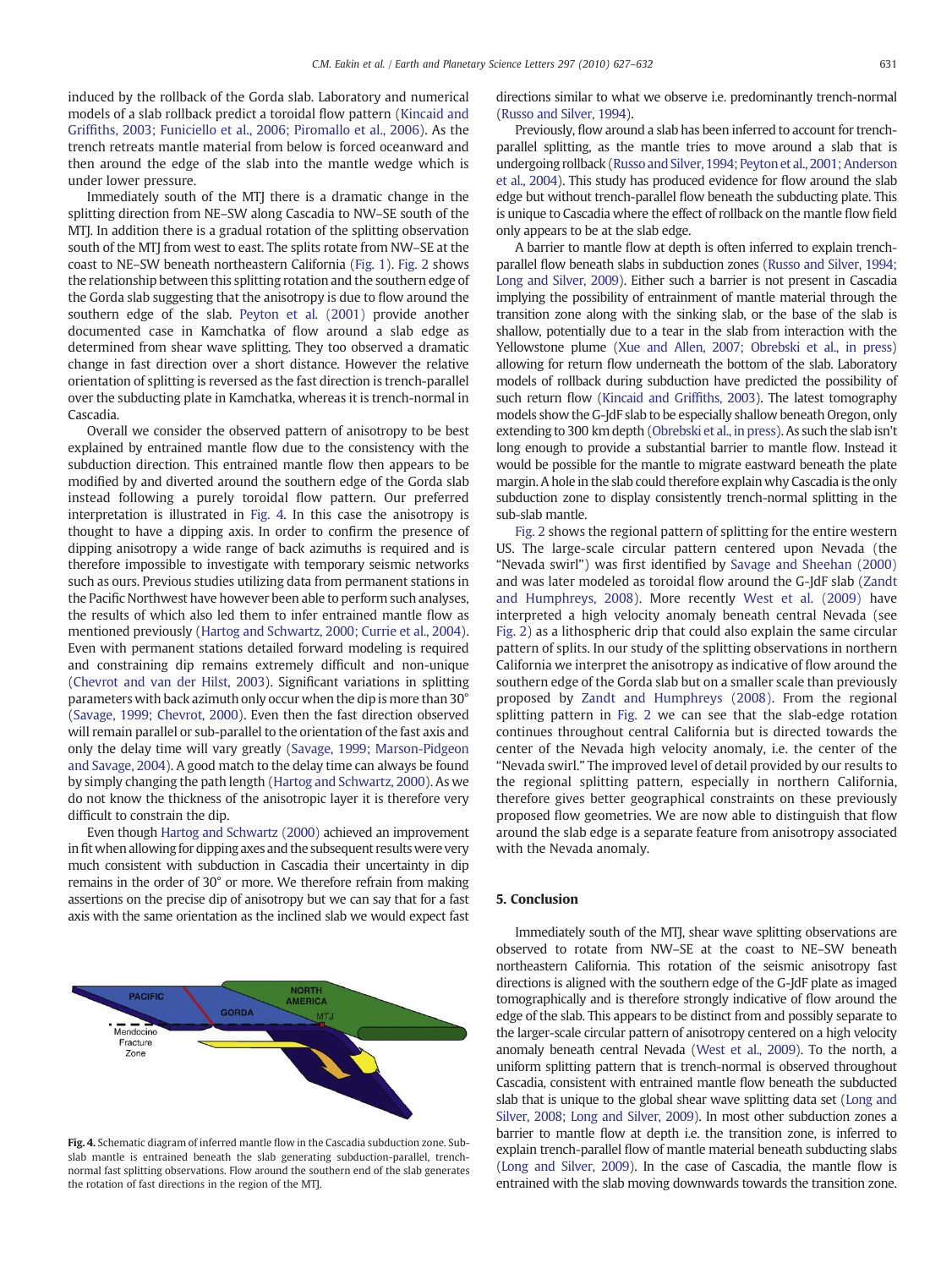This suggests either no barrier to mantle flow at depth, or a shallow bottom to the slab allowing flow beneath the slab-bottom.

#### Acknowledgments

This work was funded by awards EAR-0643392, EAR-0745934 and EAR-0643077 from the National Science Foundation's Earthscope program. We extend our thanks to Andreas Wüstfeld for providing guidance concerning SplitLab, and to Gene Humphreys, Maureen Long, John West and George Zandt for sharing their shear wave splitting data sets. Improvements to the manuscript were made possible thanks to helpful suggestions from an anonymous reviewer. The figures were produced using GMT [\(Wessel and Smith, 1991\)](#page-5-0) and IRIS DMC provided the seismic data.

#### Appendix A. Supplementary data

Supplementary data associated with this article can be found, in the online version, at doi:[10.1016/j.epsl.2010.07.015](http://dx.doi.org/10.1016/j.epsl.2010.07.015).

#### References

- Anderson, M.L., Zandt, G., Triep, E., Fouch, M., Beck, S., 2004. Anisotropy and mantle flow in the Chile–Argentina subduction zone from shear wave splitting analysis. Geophys. Res. Lett. 31. doi:10.1029/2004GL020906.
- Ando, M., Ishikawa, Y., Yamazaki, F., 1983. Shear wave polarization anisotropy in the upper mantle beneath Honshu, Japan. J. Geophys. Res. 88, 5850–5864.
- Barruol, G., Silver, P.G., Vauchez, A., 1997. Seismic anisotropy in the eastern US: deep structure of a complex continental plate. J. Geophys. Res. 102, 8329–8348.
- Bostock, M.G., Cassidy, J.F., 1995. Variations in SKS splitting across western Canada. Geophys. Res. Lett. 22, 5–8.
- Bowmann, J.R., Ando, M., 1987. Shear wave splitting in the upper-mantle wedge above the Tonga subduction zone. Geophys. J. R. Astron. Soc. 88, 25–41.
- Chaytor, J.D., Goldfinger, C., Dziak, R.P., Fox, C.G., 2009. Active deformation of the Gorda plate: constraining deformation models with new geophysical data. Geology 32, 353–356.
- Chevrot, S., 2000. Multichannel analysis of shear wave splitting. J. Geophys. Res. 105, 21,579–21,590.
- Chevrot, S., van der Hilst, R., 2003. On the effects of a dipping axis of symmetry on shear wave splitting measurements in a transversely isotropic medium. Geophys. J. Int. 152, 497–505.
- Christensen, N.I., Lundquist, S.M., 1982. Pyroxene orientation within the upper mantle. Geol. Soc. Am. Bull. 93, 279–288.
- Currie, C.A., Cassidy, J.F., Hyndman, R.D., Bostock, M.G., 2004. Shear wave anisotropy beneath the Cascadia subduction zone and western North America craton. Geophys. J. Int. 157, 341–353.
- Fabritius, R.A., 1995. Shear-wave Anisotropy across the Cascadia Subduction Zone from a Linear Seismograph Array. Oregon State University, M.S.
- Faccenda, M., Burlini, L., Gerya, T.V., Mainprice, D., 2008. Fault-induced seismic anisotropy by hydration in subducting oceanic plates. Nature 455, 1097–1101.
- Fouch, M.J., Fischer, K.M., 1996. Mantle anisotropy beneath northwest Pacific subduction zones. J. Geophys. Res. 101 (B7), 15,987–16,002.
- Fowler, C.M.B., 1990. The Solid Earth: An Introduction to Global Geophysics. Cambridge University Press, Cambridge, England.
- Funiciello, F., Moroni, M., Piromallo, C., Faccenna, C., Cenedese, A., Bui, H.A., 2006. Mapping mantle flow during retreating subduction: laboratory models analyzed by feature tracking. J. Geophys. Res. 111, B03402. doi:10.1029/2005JB003792.
- Gaherty, G.B., Jordan, T.H., 1995. Lehmann discontinuity as the base of an anisotropic layer beneath continents. Science 268, 1468–1471.
- Grand, S., Helmberger, D., 1984. Upper mantle shear structure of North America. Geophys. J. R. astr. Soc. 76, 399–438.
- Gripp, A.E., Gordon, R.G., 2002. Young tracks of hotspots and current plate velocities. Geophys. J. Int. 150, 321–361. doi:10.1046/j.1365-246X.2002.01627.x.
- Hartog, R., Schwartz, S.Y., 2000. Subduction-induced strain in the upper mantle east of the Mendocino triple junction, California. J. Geophys. Res. 105, 7909–7930.
- Healy, D., Reddy, R.M., Timms, N.E., Gray, E.M., Brovarone, A.V., 2009. Trench-parallel fast axes of seismic anisotropy due to fluid-filled cracks in subducting slabs. Earth Planet. Sci. Lett. 283, 75–86.
- Kincaid, C., Griffiths, R.W., 2003. Laboratory models of the thermal evolution of the mantle during rollback subduction. Nature 425, 58–62.
- Li, X.Q., Yuan, X.H., Kind, R., 2007. The lithosphere–asthenosphere boundary beneath the western United States. Geophys. J. Int. 170, 700–710.
- <span id="page-5-0"></span>Long, M.D., Silver, P.G., 2008. The subduction zone flow field from seismic anisotropy: a global view. Science 319, 315–318.
- Long, M. D., Silver, P. G., 2009. Mantle flow in subduction systems: 1. The sub-slab flow field and implications for mantle dynamics, Journal of Geophysical Research.
- Long, M.D., van der Hilst, R.D., 2005. Upper mantle anisotropy beneath Japan from shear wave splitting. Phys. Earth Planet. Inter. 151, 206–222.
- Long, M.D., Gao, H., Klaus, A., Wagner, L.S., Fouch, M.J., James, D.E., Humphreys, E., 2009. Shear wave splitting and the pattern of mantle flow beneath eastern Oregon. Earth Planet. Sci. Lett. 288, 359–369.
- Marson-Pidgeon, K., Savage, M.K., 2004. Modeling shear wave splitting observations from Wellington, New Zealand. Geophys. J. Int. 157, 853–864.
- Nakajima, J., Hasegawa, A., 2004. Shear-wave polarization anisotropy and subductioninduced flow in the mantle wedge of northern Japan, Earth Planet. Sci. Lett. 225, 365–377.
- Obrebski, M., Allen, R.M., Xue, M., Hung, S-H., in press. Slab–plume interaction beneath the Pacific Northwest, Geophys. Res. Lett.
- Özalaybey, S., Savage, M., 1995. Shear-wave splitting beneath western United States in relation to plate tectonics. J. Geophys. Res. 100, 18,135–18,149.
- Peyton, V., Levin, V., Park, J., Brandon, M., Lees, J., Gordeev, E., Ozerov, A., 2001. Mantle flow at a slab edge: seismic anisotropy in the Kamchatka region. Geophys. Res. Lett. 28, 379–382.
- Piromallo, C., Becker, T.W., Funiciello, F., Faccenna, C., 2006. Three-dimensional instantaneous mantle flow induced by subduction. Geophys. Res. Lett. 33, L08304. doi:10.1029/2005GL025390.
- Polet, J., Kanamori, H., 2002. Anisotropy beneath California; shear wave splitting measurements using a dense broadband array. Geophys. J. Int. 149, 313–317. doi:10.1046/j.1365-246X.2002.01630.x.
- Roth, J.B., Fouch, M.J., James, D.E., Carlson, R.W., 2008. Three-dimensional seismic velocity structure of the northwestern United States. Geophys. Res. Lett. 35, L15304. doi:10.1029/2008GL034669.
- Russo, R.M., Silver, P.G., 1994. Trench-parallel flow beneath the Nazca plate from seismic anisotropy. Science 263, 1105–1111.
- Sandvol, E., Ni, J., 1997. Deep azimuthal seismic anisotropy in the southern Kurile and Japan subduction zones. J. Geophys. Res. 102, 9911–9922.
- Savage, M.K., 1999. Seismic anisotropy and mantle deformation: what we have learned from shear wave splitting? Rev. Geophys. 37, 65–106.
- Savage, M.K., Sheehan, A.F., 2000. Seismic anisotropy and mantle flow from the Great Basin to the Great Plains, western United States. J. Geophys. Res. 105, 13,715–13,734. doi:10.1029/2000JB900021.
- Severinghaus, J., Atwater, T., 1990. Cenozoic geometry and thermal state of the subducting slabs beneath North America. In: Wernicke, B.P. (Ed.), Basin and range extensional tectonics near the latitude of Las Vegas, Nevada: Geological Society of America Memoir, 176, pp. 1–22.
- Silver, P.G., 1996. Seismic anisotropy beneath the continents: probing the depths of geology. Annu. Rev. Earth Planet. Sci. 24, 385–432.
- Silver, P.G., Chan, W.W., 1988. Implications for continental structure and evolution from seismic anisotropy. Nature 335, 34–39.
- Silver, P.G., Chan, W.W., 1991. Shear wave splitting and subcontinental mantle deformation. J. Geophys. Res. 96, 429–454.
- Silver, P.G., Holt, W.E., 2002. The mantle flow field beneath western North America. Science 295, 1054–1057. doi:10.1126/science.1066878.
- Tono, Y., Fukao, Y., Kunugi, T., Tsuboi, S., 2009. Seismic anisotropy of the Pacific slab and mantle wedge beneath the Japanese islands. J. Geophys. Res. 114, B07307. doi:10.1029/2009JB006290.
- Wang, X., Ni, J.F., Aster, R., Sandvol, E., Wilson, D., Sine, C., Grand, S.P., Baldridge, W.S., 2008. Shear-wave splitting and mantle flow beneath the Colorado Plateau and its boundary with the Great Basin. Bull. Seismol. Soc. Am. 98, 2526–2532.
- Wessel, P., Smith, W.H.F., 1991. Free software helps map and display data. EOS Trans. AGU. 72 (41), 441.
- West, J.D., Fouch, M.J., Roth, J.B., Elkins-Tanton, L.T., 2009. Vertical mantle flow associated with a lithospheric drip beneath the Great Basin. Nat. Geosci. 2, 439–444.
- Wilson, D.S., 1988. Tectonic history of the Juan de Fuca Ridge over the last 40 million years. J. Geophys. Res. 93, 11,863–11,876.
- Wilson, D.S., 1989. Deformation of the so-called Gorda Plate. J. Geophys. Res. 94, 3065–3075.
- Wilson, D.S., 1993. Confidence intervals for motion and deformation of the Juan de Fuca Plate. J. Geophys. Res. 98, 16,053–16,071.
- Wüstfeld, A., Bokelmann, G., 2007. Null detection in shear-wave splitting measurements. Bull. Seismol. Soc. Am. 97 (4), 1204–1211.
- Wüstfeld, A., Bokelmann, G., Zaroli, C., Barroul, G., 2007. SplitLab: a shear-wave splitting environment in Matlab. Comput. Geosci. 34, 515–528.
- Xue, M., Allen, R.M., 2006. Origin of the Newberry hotspot track: evidence from shearwave splitting. Earth Planet. Sci. Lett. 244, 315–322.
- Xue, M., Allen, R.M., 2007. The fate of the Juan de Fuca plate: implications for a Yellowstone plume head, Earth and planet. Sci. Lett. 264, 266–276.
- Zandt, G., Humphreys, E., 2008. Toroidal mantle flow through the western US slab window. Geology 36, 295–298.
- Zhang, S., Karato, S.I., 1995. Lattice preferred orientation of olivine aggregates deformed in simple shear. Nature 375, 774–777. doi:10.1038/375774a0.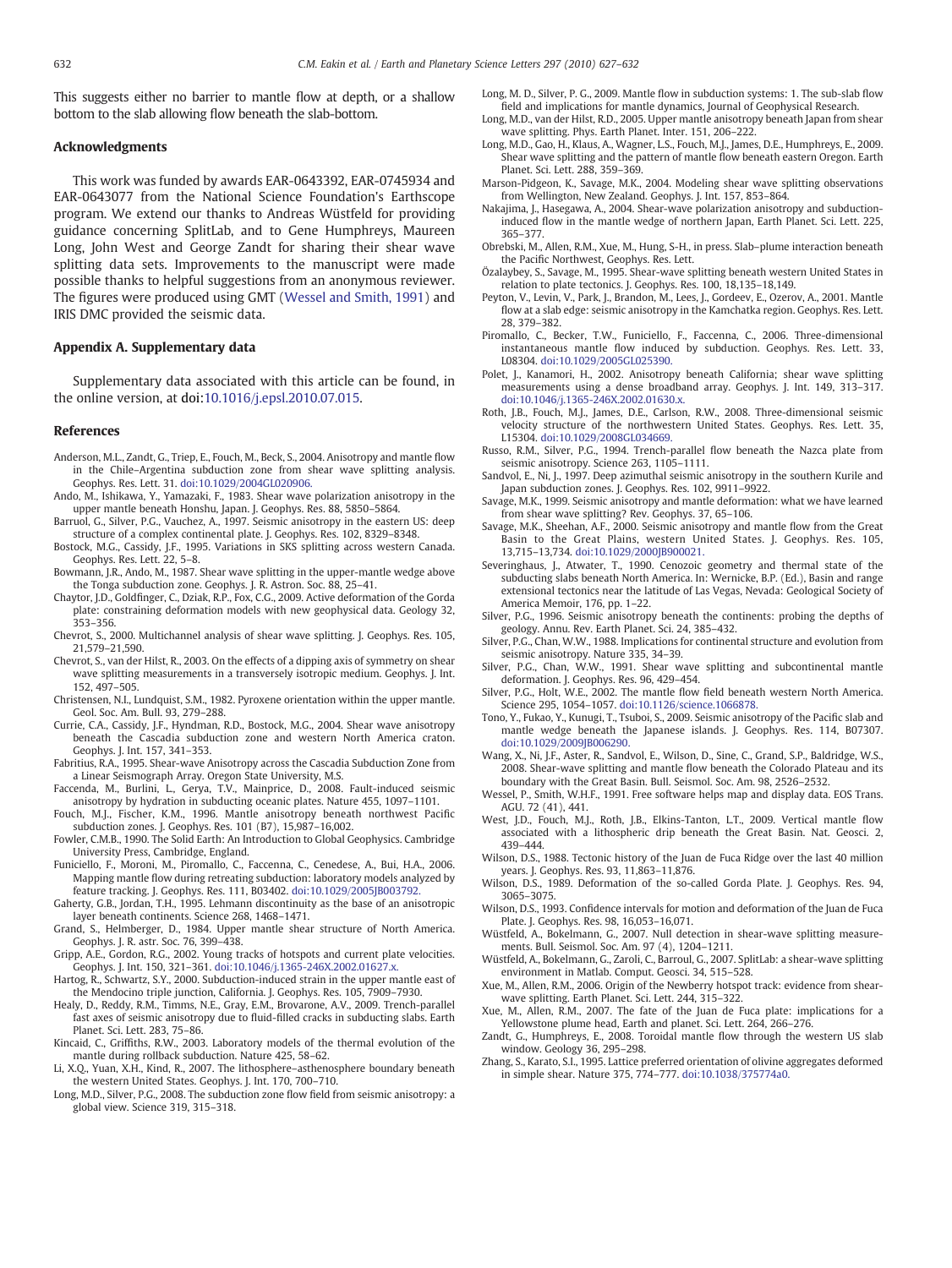Supplementary Material for:

### **Seismic Anisotropy beneath Cascadia and the Mendocino Triple Junction:**

### **Interaction of the Subducting Slab with Mantle Flow**

### $\bf{C}$ aroline M Eakin<sup>1, 2</sup>, Mathias Obrebski<sup>1</sup>, Richard M Allen<sup>1</sup>, Devin C Boyarko<sup>3</sup> Michael R

### $\mathbf{Brudzinski}^3$  and Robert Porritt<sup>1</sup>

<sup>1</sup> Dept. Earth & Planetary Sciences, University of California, Berkeley, USA<br>
<sup>2</sup> Dept. of Earth Science and Engineering, Imperial College London, UK<br>
<sup>3</sup> Dept. of Geology, Miami University, Oxford, Ohio 45046, USA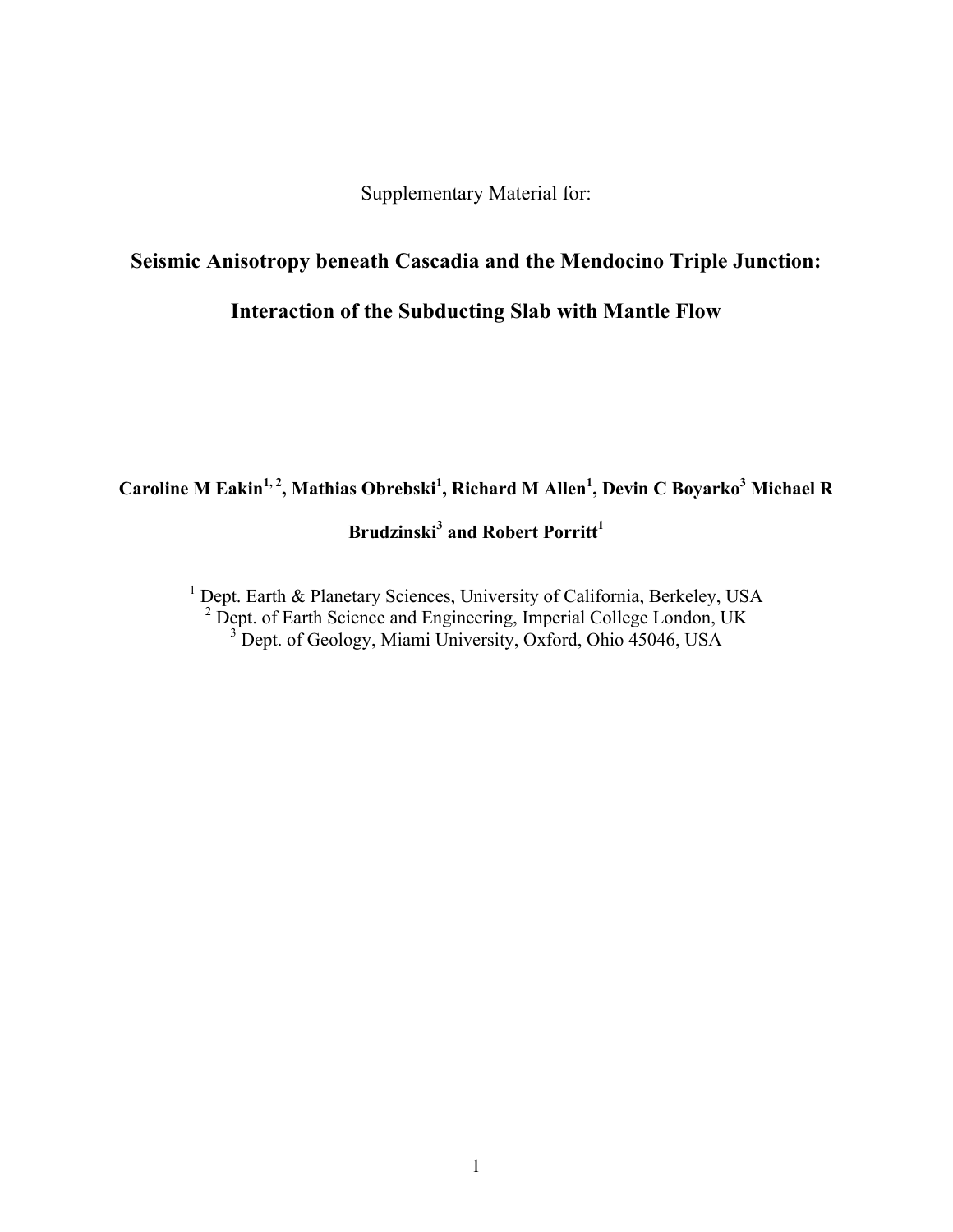

**Figure S1.** Example of a shear wave splitting calculation from station FAC3 in Oregon performed using SplitLab [*Wüstfeld et al.*, 2007]. The upper left corner shows the uncorrected radial (dashed blue) and transverse (red) components with the selected time window in grey. In the upper right hand corner is a rose diagram of the splitting result calculated by the two methods. The middle row shows splitting diagnostics for the rotation correlation method [*Bowman and Ando*, 1987] and the lower row is for the minimum energy method [*Silver and Chan*, 1988, 1991]. The first plot on the left shows how well the arrivals match on each component. The second plot shows the waveforms after they have been corrected for splitting. The third plot shows the initial (blue) and corrected (red) particle motion. The last figure is a contour plot of the error surface, the shaded area of which represents the 95% confidence level.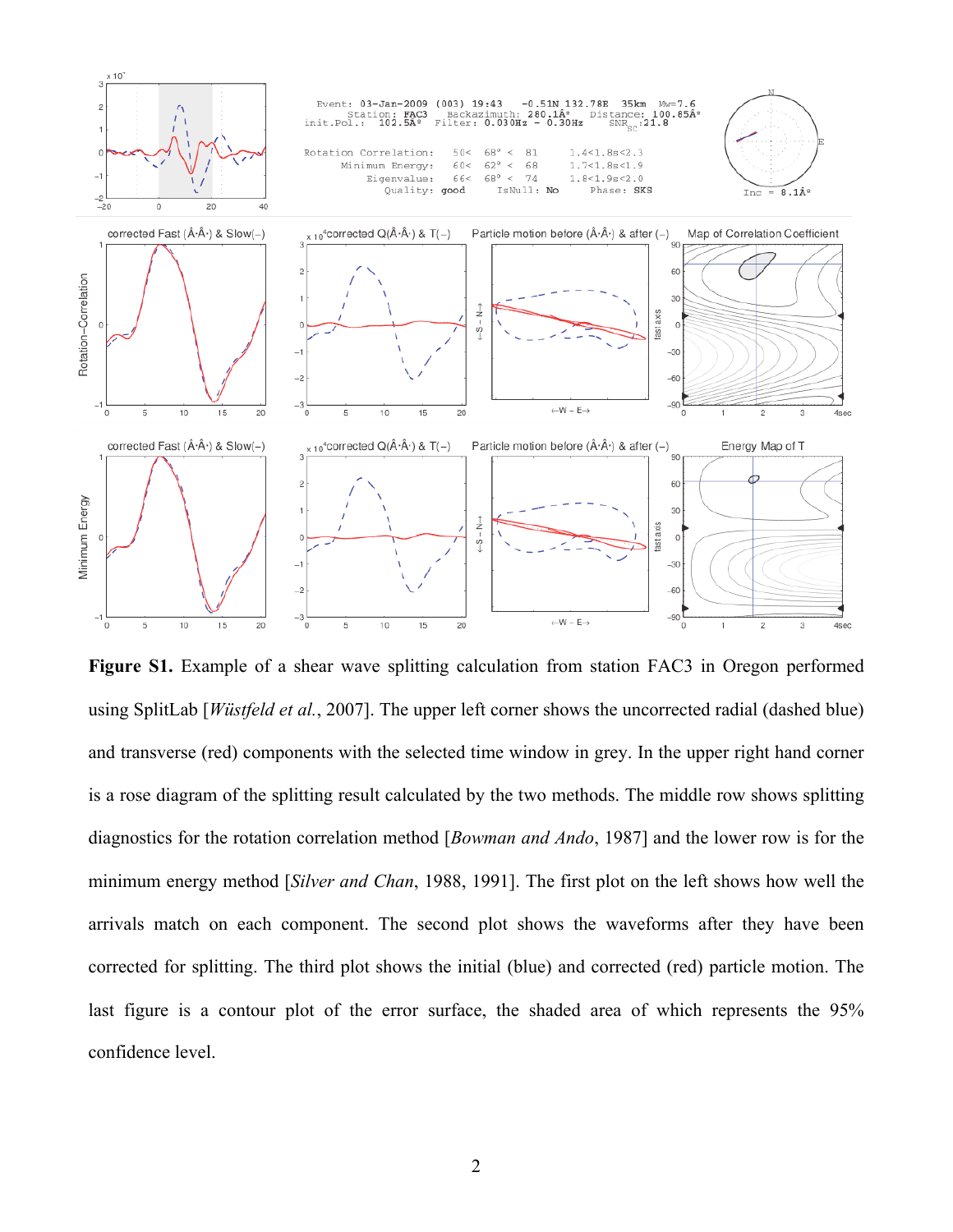

**Figure S2.** Rose diagrams for (a) the Mendocino Experiment, and (b) FACES network showing the back azimuth distribution of events used in this study. The length of the wedge and the number written in red indicates the number of events in each bin. The back azimuth range is restricted for both networks with suitable events preferentially occurring in the northwest to southwest directions.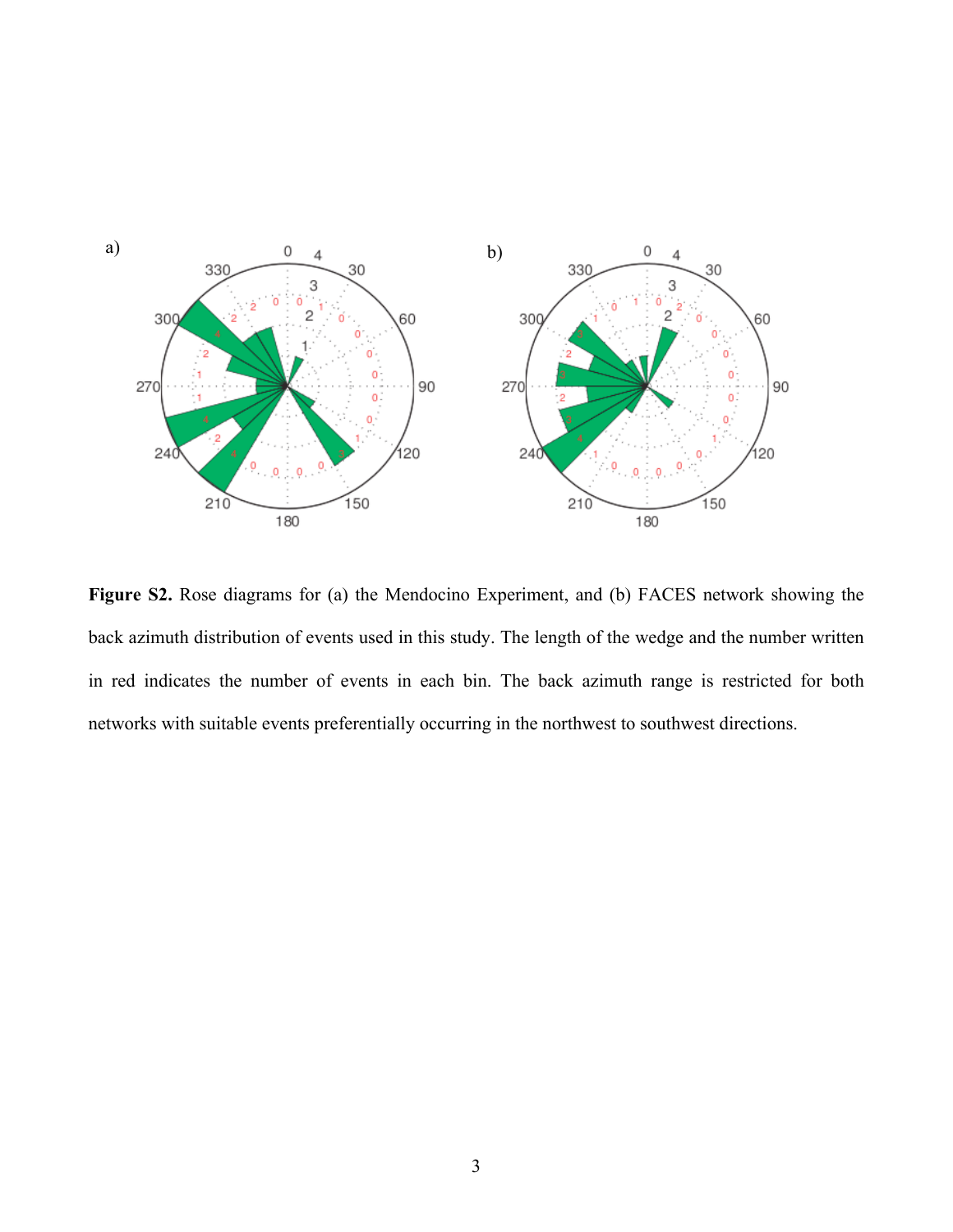

**Figure S3.** Event location map of for (a) the Mendocino Experiment, and (b) the FACES network showing the distribution of events used in this study. Dashed lines show the epicentral distance range of 85° to 130° from which events where selected. The size of each dot indicates the magnitude of the event and the color indicates its depth. The majority of events which meet our criteria are located in the Indonesian and Tonga subduction zones.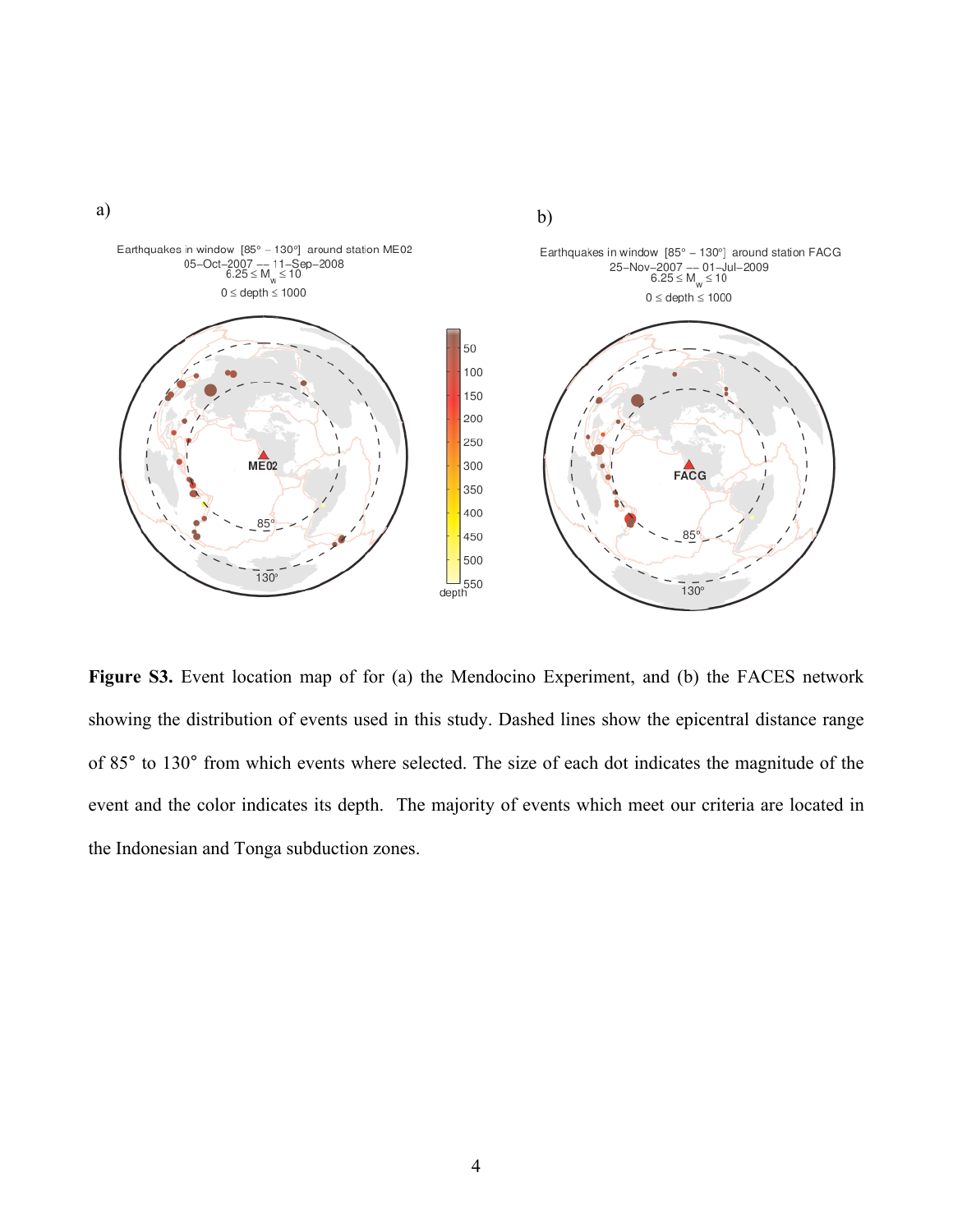### **Table S1**

| <b>Date</b> | Time     |                 | Latitude   Longitude | Depth<br>(km) | Mw  | <b>Back</b><br><b>Azimuth</b> | Epicentral<br><b>Distance</b> |
|-------------|----------|-----------------|----------------------|---------------|-----|-------------------------------|-------------------------------|
| 15/10/07    | 12:29:37 | $-44.7$ °       | $167.5^{\circ}$      | 25            | 6.8 | $225.0^{\circ}$               | $106.7^{\circ}$               |
| 24/10/07    | 21:02:51 | $-3.9^{\circ}$  | $101.1^{\circ}$      | 30            | 6.8 | 303.2°                        | $128.2^{\circ}$               |
| 10/11/07    | 01:13:34 | $-52.2^{\circ}$ | $159.5^{\circ}$      | 10            | 6.5 | $222.0^{\circ}$               | $115.4^{\circ}$               |
| 22/11/07    | 08:48:31 | $-5.8^{\circ}$  | $147.0^{\circ}$      | 78            | 6.7 | $267.3^{\circ}$               | $95.9^{\circ}$                |
| 27/11/07    | 11:50:01 | $-11.0^{\circ}$ | $162.2^{\circ}$      | 42            | 6.6 | $253.6^{\circ}$               | 87.8°                         |
| 20/12/07    | 07:55:19 | $-38.8^{\circ}$ | $177.9^{\circ}$      | 36            | 6.6 | 223.8°                        | $97.0^{\circ}$                |
| 10/02/08    | 12:22:03 | $-60.8$ °       | $-25.5^{\circ}$      | 10            | 6.5 | 142.8°                        | $126.3^{\circ}$               |
| 14/02/08    | 10:09:23 | $36.6^\circ$    | $21.8^{\circ}$       | 30            | 6.9 | $29.8^{\circ}$                | 95.8°                         |
| 23/02/08    | 15:57:20 | $-57.1^{\circ}$ | $-23.4^{\circ}$      | 10            | 6.7 | 138.1°                        | $126.1^{\circ}$               |
| 25/02/08    | 08:36:35 | $-2.4^{\circ}$  | $100.0^{\circ}$      | 35            | 6.9 | $305.5^{\circ}$               | $127.6^{\circ}$               |
| 25/02/08    | 21:02:20 | $-2.2^{\circ}$  | 99.8°                | 39            | 6.5 | $305.7^{\circ}$               | $127.6^{\circ}$               |
| 03/03/08    | 14:11:13 | $13.3^{\circ}$  | $125.7^{\circ}$      | 18            | 6.8 | $296.0^{\circ}$               | $99.0^{\circ}$                |
| 09/05/08    | 21:51:31 | $12.5^{\circ}$  | $143.2^{\circ}$      | 88            | 6.7 | 283.8°                        | $87.0^\circ$                  |
| 27/06/08    | 11:40:17 | $11.0^\circ$    | 91.9°                | 35            | 6.6 | $322.6^{\circ}$               | $121.0^{\circ}$               |
| 30/06/08    | 06:17:43 | $-58.2^{\circ}$ | $-21.9^{\circ}$      | 10            | 7.0 | $139.0^{\circ}$               | $127.2^{\circ}$               |
| 19/07/08    | 09:27:04 | $-11.1^{\circ}$ | $164.5^{\circ}$      | 30            | 6.6 | $252.1^{\circ}$               | $86.1^{\circ}$                |
| 25/08/08    | 13:22:02 | $30.9^{\circ}$  | $83.6^{\circ}$       | 35            | 6.7 | 338.9°                        | $105.7^{\circ}$               |
| 08/09/08    | 18:52:08 | $-13.5^{\circ}$ | $167.0^{\circ}$      | 122           | 6.9 | $248.6^{\circ}$               | $86.0^\circ$                  |
| 11/09/08    | 00:00:03 | $1.9^\circ$     | $127.4^{\circ}$      | 98            | 6.6 | 286.3°                        | $105.7^{\circ}$               |
| 05/10/07    | 07:17:53 | $-25.1^{\circ}$ | 179.4°               | 508           | 6.5 | $230.5^{\circ}$               | 85.8°                         |
| 16/10/07    | 21:05:41 | $-25.5^{\circ}$ | $179.5^{\circ}$      | 477           | 6.6 | $230.2^{\circ}$               | $86.0^\circ$                  |
| 20/02/08    | 08:08:31 | $2.8^\circ$     | $96.0^{\circ}$       | 34            | 7.4 | $312.0^{\circ}$               | $123.6^{\circ}$               |
| 20/03/08    | 22:33:01 | $35.4^{\circ}$  | 81.4°                | 37            | 7.1 | $340.6^{\circ}$               | 99.9°                         |
| 09/04/08    | 12:46:13 | $-20.1^{\circ}$ | 168.9°               | 35            | 7.3 | $241.2^{\circ}$               | 88.5°                         |
| 12/04/08    | 00:30:11 | $-55.7^{\circ}$ | 158.5°               | 10            | 7.1 | 218.8°                        | $118.0^{\circ}$               |
| 12/05/08    | 06:28:00 | $31.1^{\circ}$  | $103.3^{\circ}$      | 10            | 7.9 | $322.0^{\circ}$               | $96.0^{\circ}$                |
| 03/09/08    | 11:25:13 | $-26.6^{\circ}$ | $-63.2^{\circ}$      | 547           | 6.3 | $131.2^{\circ}$               | $85.1^{\circ}$                |

**(a)** List of events used for the Mendocino network.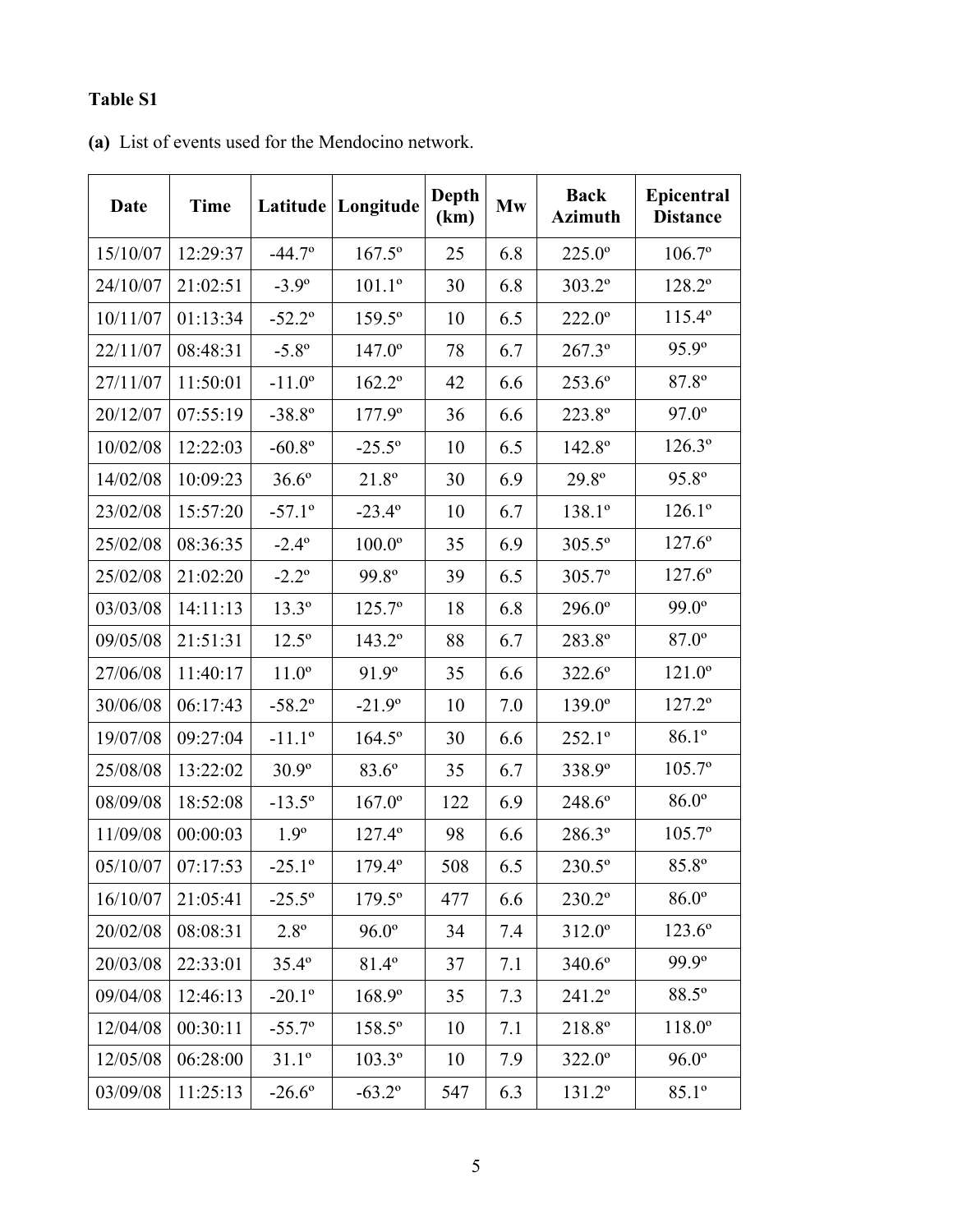| Date     | <b>Time</b> |                 | Latitude   Longitude | Depth<br>(km) | Mw  | <b>Back</b><br><b>Azimuth</b> | Epicentral<br><b>Distance</b> |
|----------|-------------|-----------------|----------------------|---------------|-----|-------------------------------|-------------------------------|
| 25/11/07 | 16:02:17    | $-8.3^{\circ}$  | $118.4^{\circ}$      | 30            | 6.5 | $285.8^{\circ}$               | $115.7^{\circ}$               |
| 09/12/07 | 07:28:20    | $-25.9^{\circ}$ | $-177.5^{\circ}$     | 149           | 7.8 | $227.3^{\circ}$               | $87.5^{\circ}$                |
| 15/12/07 | 09:39:49    | $-6.7^{\circ}$  | $131.2^{\circ}$      | 20            | 6.4 | $277.1^{\circ}$               | $105.9^{\circ}$               |
| 25/02/08 | 08:36:35    | $-2.4^{\circ}$  | $100.0^\circ$        | 35            | 6.9 | $306.5^{\circ}$               | $122.4^{\circ}$               |
| 09/04/08 | 11:13:21    | $-20.2^{\circ}$ | 168.8°               | 35            | 6.3 | 240.8°                        | $90.7^{\circ}$                |
| 12/05/08 | 06:28:00    | $31.1^{\circ}$  | $103.3^{\circ}$      | 10            | 7.9 | 321.9°                        | $92.1^{\circ}$                |
| 01/06/08 | 01:57:22    | $20.1^\circ$    | $121.3^{\circ}$      | 22            | 6.3 | 302.3°                        | $92.0^{\circ}$                |
| 08/06/08 | 12:25:29    | $38.0^\circ$    | $21.5^{\circ}$       | 10            | 6.3 | $27.4^{\circ}$                | $89.8^\circ$                  |
| 19/07/08 | 09:27:04    | $-11.1^{\circ}$ | $164.5^{\circ}$      | 30            | 6.6 | 249.9°                        | 86.4°                         |
| 03/09/08 | 11:25:13    | $-26.6^{\circ}$ | $-63.2$ <sup>o</sup> | 547           | 6.3 | $129.5^{\circ}$               | $90.6^{\circ}$                |
| 29/09/08 | 15:19:31    | $-29.9^{\circ}$ | $-177.7$ °           | 35            | 7.0 | $225.2^{\circ}$               | $90.9^{\circ}$                |
| 28/10/08 | 23:09:58    | $30.6^\circ$    | $67.3^{\circ}$       | 15            | 6.4 | $351.1^{\circ}$               | $102.5^{\circ}$               |
| 09/12/08 | 06:24:02    | $-31.1^{\circ}$ | $-177.0^{\circ}$     | 35            | 6.7 | $224.1^{\circ}$               | $91.6^{\circ}$                |
| 25/12/08 | 03:20:29    | $5.8^\circ$     | $125.5^{\circ}$      | 208           | 6.3 | 289.9°                        | $100.4^{\circ}$               |
| 03/01/09 | 19:43:54    | $-0.5^{\circ}$  | 132.8°               | 35            | 7.6 | $280.2^{\circ}$               | $100.3^{\circ}$               |
| 03/01/09 | 22:33:42    | $-0.7^{\circ}$  | 133.3°               | 35            | 7.4 | 279.7°                        | $100.1^{\circ}$               |
| 18/02/09 | 21:53:45    | $-27.4^{\circ}$ | $-176.4^{\circ}$     | 25            | 6.9 | $225.7^{\circ}$               | 88.3°                         |
| 01/04/09 | 03:55:02    | $-3.6^{\circ}$  | $143.9^{\circ}$      | 10            | 6.4 | 269.9°                        | 94.9°                         |
| 15/04/09 | 20:01:33    | $-3.1^{\circ}$  | $100.5^{\circ}$      | 8             | 6.4 | $305.5^{\circ}$               | $122.7^{\circ}$               |
| 16/05/09 | 00:53:46    | $-31.5^{\circ}$ | $-178.9$ °           | 10            | 6.5 | $225.1^{\circ}$               | $92.9^{\circ}$                |
| 02/06/09 | 02:17:07    | $-17.8$ °       | $167.9^{\circ}$      | 40            | 6.3 | $243.0^{\circ}$               | 89.4°                         |
| 23/06/09 | 14:19:16    | $-5.3^{\circ}$  | $153.4^{\circ}$      | 35            | 6.7 | $261.9^{\circ}$               | $89.6^\circ$                  |
| 01/07/09 | 09:30:09    | $34.2^{\circ}$  | $25.5^{\circ}$       | 10            | 6.4 | $25.9^{\circ}$                | $94.5^{\circ}$                |

**(b)** List of events used for the FACES network.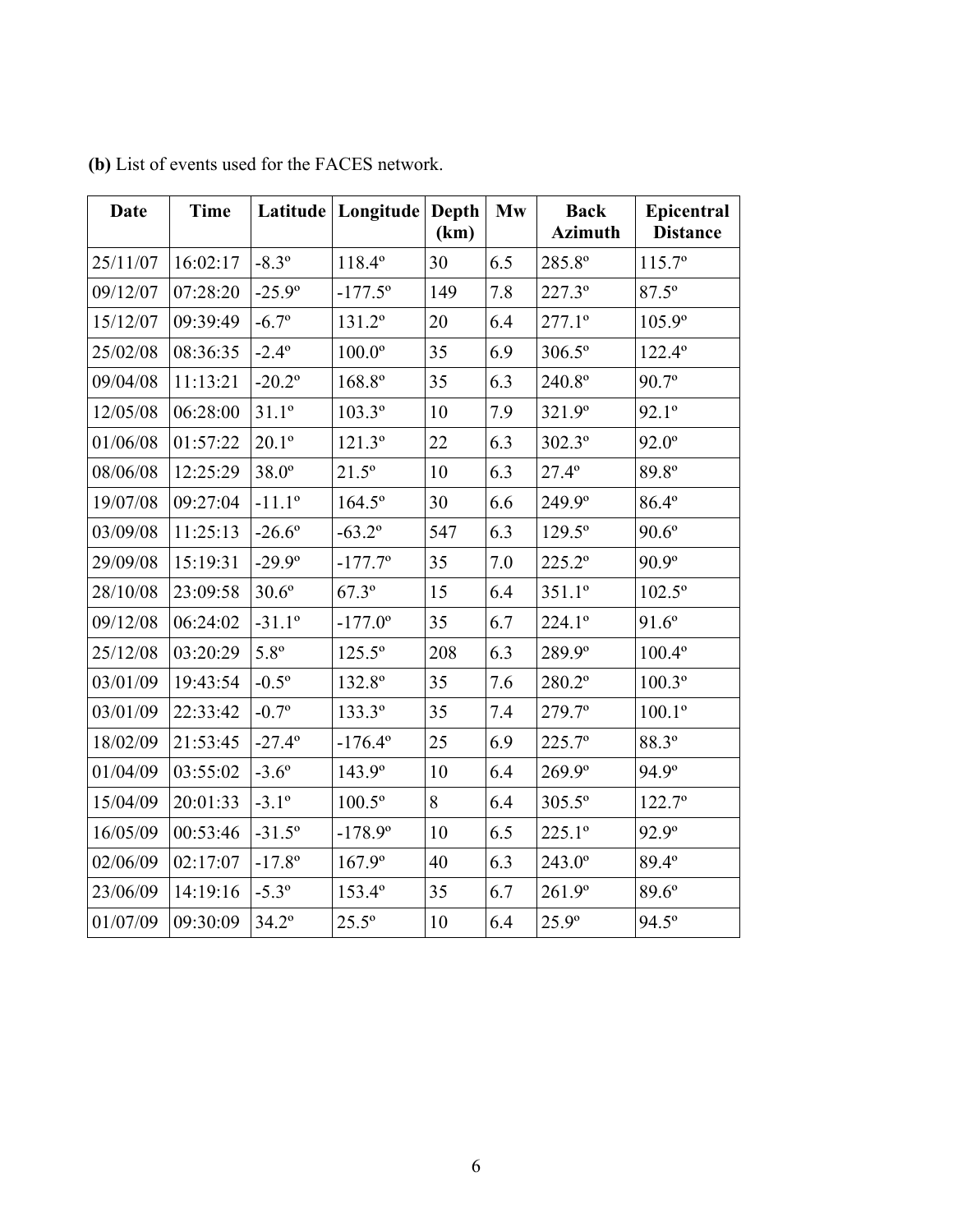# **Table S2**

| <b>Station</b>   | Latitude $(°)$ | Longitude $(°)$ | $\Phi$ (°) | $\delta t(s)$ |
|------------------|----------------|-----------------|------------|---------------|
| ME <sub>02</sub> | 41.7           | $-122.3$        | 66         | 1.40          |
| ME03             | 41.7           | $-123.9$        | 58         | 1.55          |
| ME <sub>05</sub> | 41.5           | $-122.1$        | 77         | 1.20          |
| <b>ME06</b>      | 41.3           | $-121.7$        | 61         | 0.90          |
| <b>ME08</b>      | 40.2           | $-123.3$        | $-62$      | 0.60          |
| <b>ME09</b>      | 41.1           | $-122.7$        | 46         | 0.60          |
| <b>ME11</b>      | 41.1           | $-121.4$        | 64         | 1.45          |
| <b>ME14</b>      | 41.0           | $-121.9$        | 46         | 0.90          |
| <b>ME15</b>      | 40.8           | $-121.7$        | 72         | 1.35          |
| <b>ME16</b>      | 40.6           | $-122.1$        | 44         | 0.65          |
| ME17             | 40.5           | $-121.7$        | 73         | 1.40          |
| <b>ME18</b>      | 40.7           | $-121.0$        | 72         | 1.50          |
| <b>ME20</b>      | 40.5           | $-121.0$        | 72         | 1.15          |
| ME23             | 40.4           | $-121.5$        | 76         | 0.70          |
| <b>ME24</b>      | 40.4           | $-122.0$        | 40         | 0.80          |
| <b>ME25</b>      | 40.3           | $-121.8$        | 80         | 1.40          |
| <b>ME29</b>      | 41.1           | $-123.1$        | 42         | 1.20          |
| <b>ME30</b>      | 40.8           | $-123.6$        | 82         | 1.30          |
| ME31             | 40.7           | $-123.9$        | 62         | 1.20          |
| <b>ME35</b>      | 40.5           | $-123.7$        | 76         | 1.96          |
| <b>ME39</b>      | 40.2           | $-123.6$        | -44        | 1.95          |
| <b>ME43</b>      | 39.6           | $-123.2$        | $-68$      | 1.45          |
| <b>ME45</b>      | 39.5           | $-123.0$        | $-60$      | 1.10          |
| <b>ME46</b>      | 39.2           | $-123.0$        | $-60$      | 1.95          |
| ME47             | 39.1           | $-122.8$        | $-80$      | 1.80          |
| <b>ME48</b>      | 38.9           | $-122.8$        | $-72$      | 2.05          |
| <b>ME49</b>      | 39.9           | $-123.7$        | $-80$      | 1.50          |
| <b>ME55</b>      | 38.7           | $-123.1$        | -66        | 2.05          |
| <b>ME60</b>      | 39.9           | $-121.5$        | 46         | 0.60          |
| <b>ME61</b>      | 39.5           | $-122.3$        | $-77$      | 1.20          |
| <b>ME62</b>      | 39.5           | $-121.9$        | $-90$      | 1.40          |

List of stacked splitting measurements at Mendocino and FACES stations.